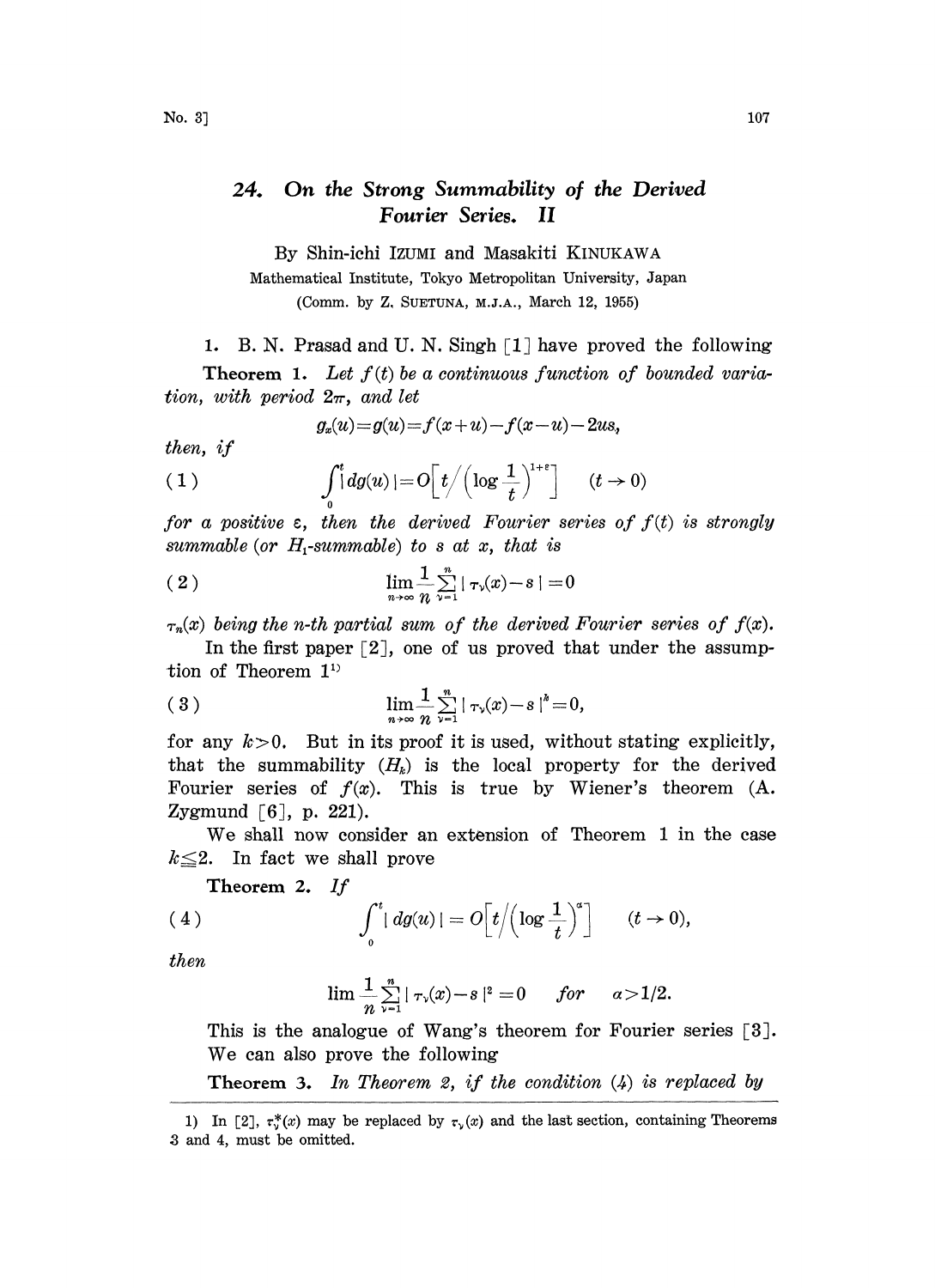108 S. Izumi and M. KINUKAWA [Vol. 31,

$$
(5) \qquad \qquad \int_0^t \vert \, dg(u) \, \vert = o(t),
$$

then

 $\sum_{\nu=1}^n |\tau_{\nu}(x)-s|^2 = o(n \log n).$ 

This is the analogue of the Hardy-Littlewood theorem for the Fourier series  $[4]$  (cf.  $[5]$ ). We shall omit the proof, since we can prove it by the similar method as Theorem 2.

2. Proof of Theorem 2. We can replace  $O$  in (4) by  $o$ , and then for any  $\varepsilon$ , there is a  $\delta$  such that

$$
\int_{0}^{t} |dg(u)| < \varepsilon t \Bigl/ \Bigl(\log \frac{1}{t}\Bigr)^{\alpha} \quad \ \ (0< t < \delta).
$$

Let us put

$$
g(u) = g1(u) + g2(u),
$$

where

$$
g_1(u)=g(u) \ \text{ in } \ (0, \ \delta/2),\\=0 \qquad \text{in } (\delta, \ \pi)
$$

and  $g_1(u)$  is linear in  $(\delta/2, \pi)$  and is continuous in  $(0, \pi)$ . Hence  $g_1(u)$  is also a continuous function of bounded variation which vanishes in the interval  $(0, \delta/2)$ .

We can easily see that

(6)  

$$
\tau_n(x) - s = \frac{2}{\pi} \int_0^{\pi} \frac{\sin (n+1/2)t}{2 \sin t/2} d g(t)
$$

$$
= \frac{2}{\pi} \int_0^{\pi} \frac{\sin (n+1/2)t}{2 \sin t/2} d g_1(t) + \frac{2}{\pi} \int_0^{\pi} \frac{\sin (n+1/2)t}{2 \sin t/2} d g_2(t)
$$

$$
= \eta_n + \zeta_n,
$$

say. Since  $\zeta_n$  is n times of the n-th Fourier coefficient of a continuous function of bounded variation, we obtain

(7) 
$$
\frac{1}{n} \sum_{\nu=1}^{n} |\zeta_{\nu}|^{2} = o(1)
$$

by the Wiener's theorem.

We have also

$$
\sum_{\nu=1}^{n} |\eta_{\nu}|^{2} = \frac{4}{\pi^{2}} \int_{1/n}^{s} \int_{1/n}^{s} \frac{dg_{1}(u)}{u} \frac{dg_{1}(v)}{v} \frac{\sin n(u-v)}{u-v} + o(n)
$$
  

$$
= \frac{4}{\pi^{2}} \left\{ \int_{1/n}^{s} \frac{dg_{1}(u)}{u} \int_{u}^{s} \frac{dg_{1}(v)}{v} \frac{\sin n(u-v)}{u-v} + \int_{1/n}^{s} \frac{dg_{1}(u)}{u} \int_{1/n}^{u} \frac{dg_{1}(v)}{v} \frac{\sin n(u-v)}{u-v} \right\} + o(n)
$$
  

$$
= \frac{4}{\pi^{2}} (I_{n} + J_{n}) + o(n),
$$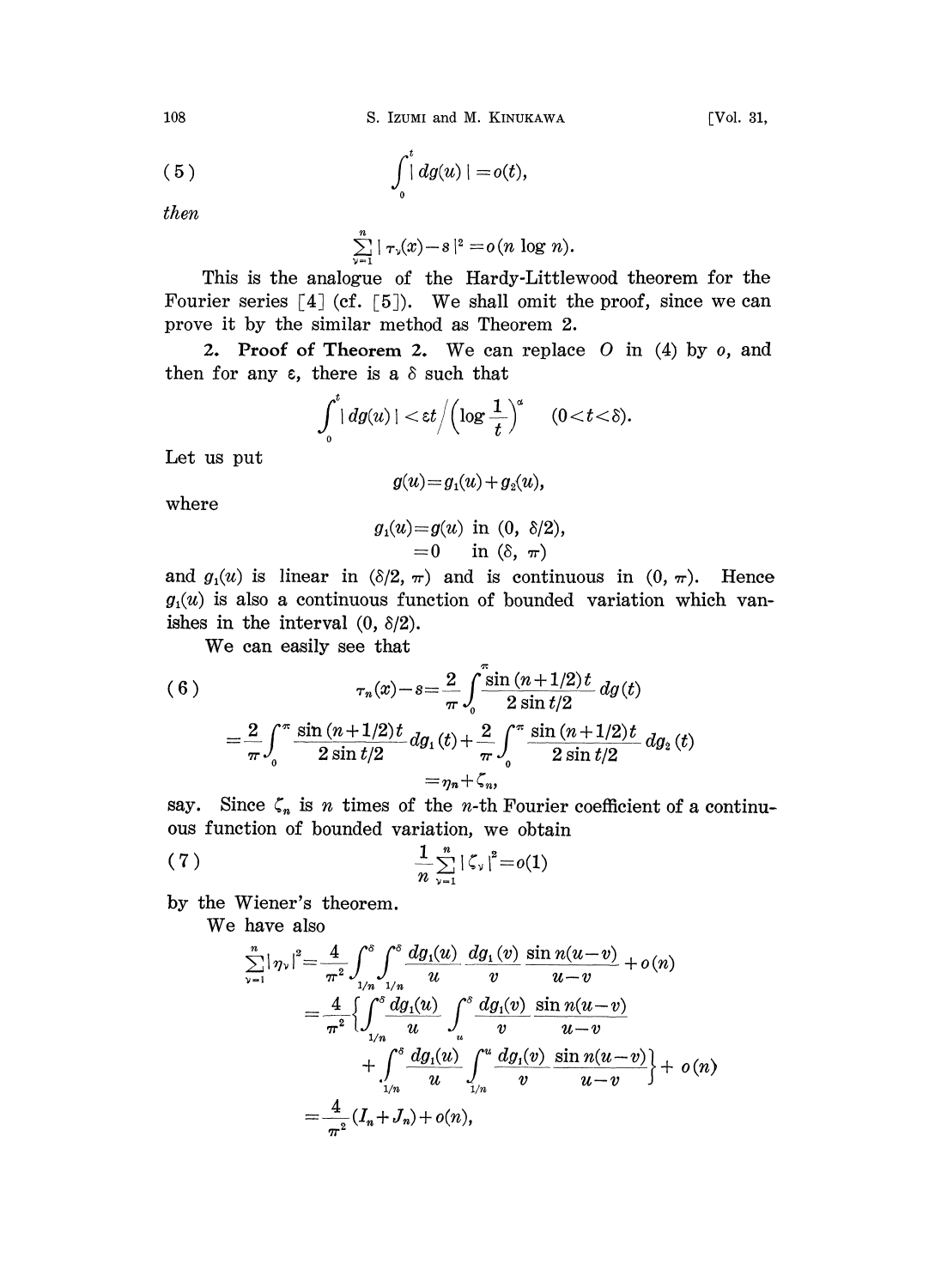say. Let us now estimate  $I_n$ . We write

$$
I_n = \int_{1/n}^s \frac{dg_1(u)}{u} \left\{ \int_u^{2u} + \int_{2u}^s \right\} \frac{dg_1(v)}{v} \frac{\sin n(u-v)}{u-v} \\ = I_n + I_n^2.
$$

Then

$$
\mid I_n^{\scriptscriptstyle 3}\!\mid\ \leq\! A\! \int_{\scriptscriptstyle 1/n}^{\scriptscriptstyle \delta} \! \mid\! dg_1\!\!(u)\! \mid \int_{\scriptscriptstyle 2u}^{\scriptscriptstyle \delta} \! \mid\! dg_1\!\!(v)\! \mid \!\! , \qquad
$$

where the inner integral becomes, by integration by parts,

$$
\begin{aligned} \int_{_{2u}}^s \frac{|\, dg_1(v)\,|}{v^2}=&\bigg[\frac{G(v)}{v^2}\bigg]_{_{2u}}^s+2\int_{_{2u}}^s \frac{G(v)}{v^3}\,dv\\ &\leq \frac{4\epsilon}{u(\log 1/u)^s}+\frac{2\epsilon}{\delta(\log 1/\delta)^s}\leq \frac{A\epsilon}{u(\log 1/u)^s}\ ,\end{aligned}
$$

where 
$$
G(v) = \int_0^v |dg_1(w)|
$$
. Hence  
\n
$$
|I_n^2| \leq A\varepsilon \int_{1/n}^s \frac{|dg_1(u)|}{u^2 (\log 1/u)^{\alpha}}
$$
\n
$$
= A\varepsilon \left[ \frac{G(u)}{u^2 (\log 1/u)^{\alpha}} \right]_{1/n}^s + A\varepsilon \int_{1/n}^s \frac{G(u)}{u^3 (\log 1/u)^{\alpha}} du
$$
\n
$$
\leq A\varepsilon^2 \frac{n}{(\log n)^{2\alpha}} + A\varepsilon^2 n \int_{1/n}^s \frac{du}{u (\log 1/u)^{2\alpha}} \leq A\varepsilon^2 n.
$$

Concerning  $I_n^{\perp}$ , we have

$$
I_n^1 = \int_{1/n}^s \frac{dg_1(u)}{u} \left\{ \int_u^{u+1/n} + \int_{u+1/n}^{2u} \right\} \frac{dg_1(v)}{v} \frac{\sin n(u-v)}{u-v} \\ = I_n^{1,t} + I_n^{1,2},
$$

where

$$
\begin{aligned}\n|I_n^{i,1}| \leq& n \int_{\frac{1}{n}}^{\delta} \frac{|\,dg_1(u)|}{u} \int_u^{\frac{u+1}{n}} \frac{|\,dg_1(v)|}{v} \\
\leq& \varepsilon n \int_{\frac{1}{n}}^{\delta} \frac{|\,dg_1(u)|}{u(\log 1/u)^{\alpha}} \leq A \varepsilon^2 n \int_{\frac{1}{n}}^{\delta} \frac{du}{u(\log 1/u)^{2\alpha}} \leq A \varepsilon^2 n\n\end{aligned}
$$

and

$$
|I_n^{1,2}| \leqq \int_{1/n}^{\delta} \frac{|dg_1(u)|}{u} \int_{u+1/n}^{2u} \frac{|dg_1(v)|}{v(v-u)}.
$$

Since  $\frac{1}{v(v-u)} = \frac{1}{u} \left( \frac{1}{v-u} - \frac{1}{v} \right)$ , we obtain

$$
|I^{1,2}_n|\leqq \int_{1/n}^\delta \frac{|\,dg_1(u)\,|}{u}\int_{u+1/n}^{2u}\frac{|\,dg_1(v)\,|}{v}+\int_{1/n}^\delta \frac{|\,dg_1(u)\,|}{u}\int_{u+1/n}^{2u}\frac{|\,dg_1(v)\,|}{v-u}
$$
  
=I^{1,2,1}\_n+I^{1,2,2}\_n,

where

$$
I_n^{1,2,1}\leq I_n^{1,2,2}\leq A\varepsilon\int_{1/n}^{\delta} \frac{ |dg_1(u)|}{u^2}\frac{nu}{(\log 1/u)^{\alpha}}\leq A\varepsilon^2 n.
$$